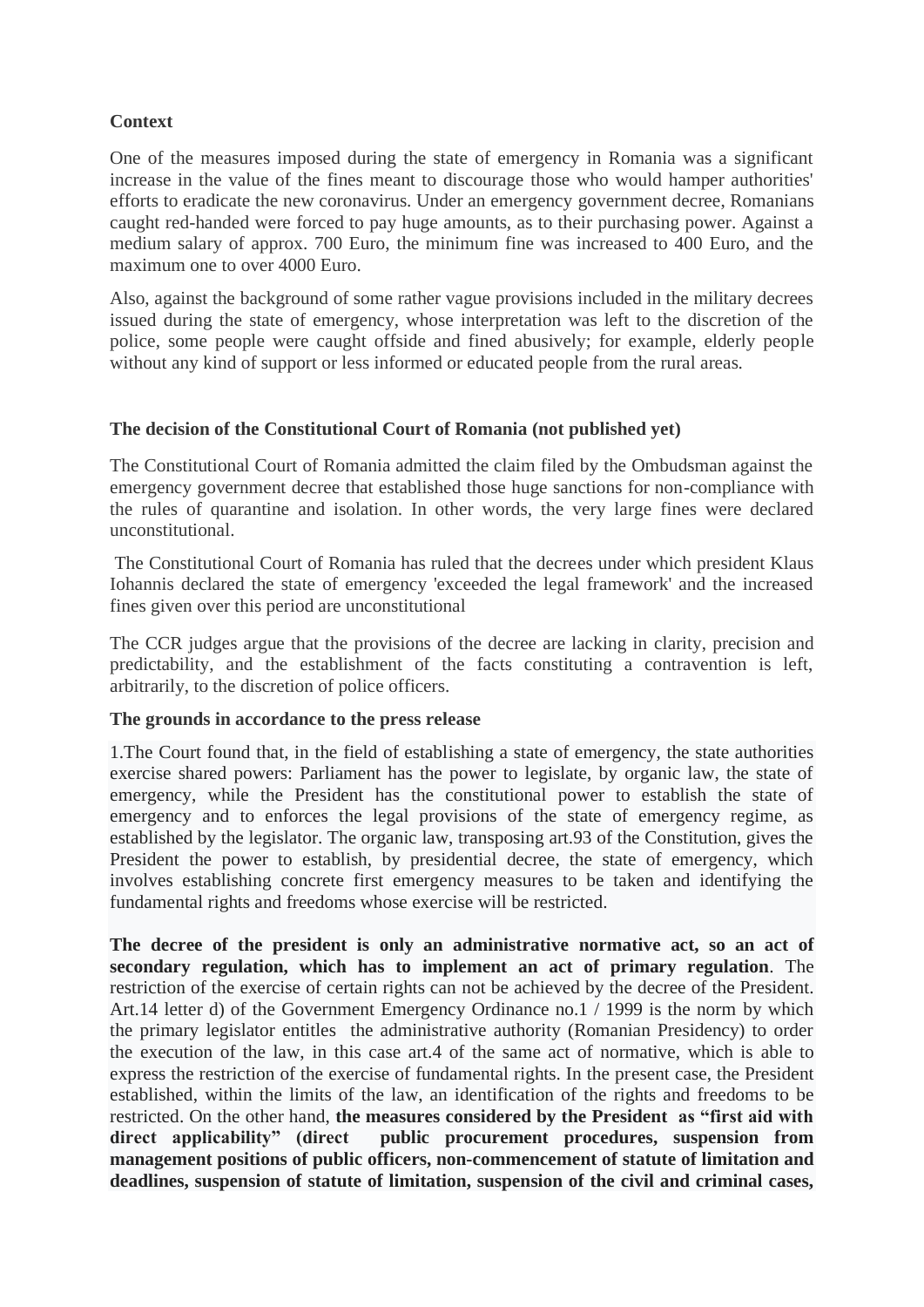## **interruption of the time limits for exercising appeals, etc.) constitute, expressly or implicitly, derogations from the legislation in force at the moment of declaration of the state of emergency.**

The President ordered, on the one hand, the suspension or non-application of legal provisions, or, on the other hand, the amendment and completion of laws, his provisions having an impact on fundamental rights and freedoms (right to work, economic freedom, free access to justice, etc.). The Court noted that the manner in which the President exercised his legal power, in excess of the legal framework, is not the consequence of any defect in the unconstitutionality of the primary regulatory act by virtue of and within the limits of which the public authority was empowered to act. Thus, since no provision of Government Emergency Ordinance no. 1/1999 entitles the President to act beyond his constitutional powers, the Constitutional Court may not sanction, within the constitutionality control it performs, the legal norms criticized by the author of the exception. However, given the legal nature of the President's decree of normative administrative act subject to the approval of the Parliament, the Court found that the legislative power had the obligation to submit it to parliamentary control, and by the decision adopted to sanction the ultra vires exercise of legal powers by the President of Romania, only such a decision being susceptible to be appealed to the Constitutional Court, based on art. 146 letter l) of the Constitution.

2. The Court noted that the law of contravention, like criminal law, is subsidiary in nature, intervening only where other legal means are not sufficient to protect certain social values. Under these conditions, the normative acts with the force of law and the administrative acts with normative character by which the contraventions are established and sanctioned must meet all the quality conditions of a "law": accessibility, clarity, precision and predictability.

Or, the Court finds that the provisions of art. 28 paragraph (1) by the phrase "non-compliance with the provisions art.9 constitutes a contravention "qualifies as a contravention the violation" of the obligation to comply with and apply all the measures set out in the Emergency Ordinance of Government no.1 / 1999, in the related normative acts, as well as in military ordinances or in order, specific to the established state, without expressly distinguishing acts, deeds or omissions that may lead to liability.

Implicitly, the establishment of the facts which constitute contraventions **is left, arbitrarily, at the free discretion of the ascertaining agent, without the legislator having established the criteria and conditions necessary for the operation of ascertaining and sanctioning the contraventions. At the same time, in the absence of a clear representation of the elements that constitute the contravention, the judge himself does not have the necessary criteria in the application and interpretation of the law, on the occasion of solving the complaint on the report of finding and sanctioning the contravention. Moreover, the provisions of art. 28 of the Government Emergency Ordinance no. 1/1999 establish indiscriminately for all these facts, regardless of their nature or gravity, the same main contravention sanction.**

As regards the complementary sanctions, although the law provides that they are applied according to the nature and gravity of the infringement, as long as the infringement is not circumscribed, it is obvious that its nature or gravity cannot be determined in order to establish the complementary sanction applicable. In conclusion, the Court found that the provisions of Article 28 of the Government Emergency Ordinance no. 1/1999, due to a deficient legislative technique, do not meet the requirements of clarity, precision and predictability and are thus incompatible with the fundamental principle of compliance with the Constitution, with its supremacy and with the laws, stated by art.1 par.5 of the Consitution